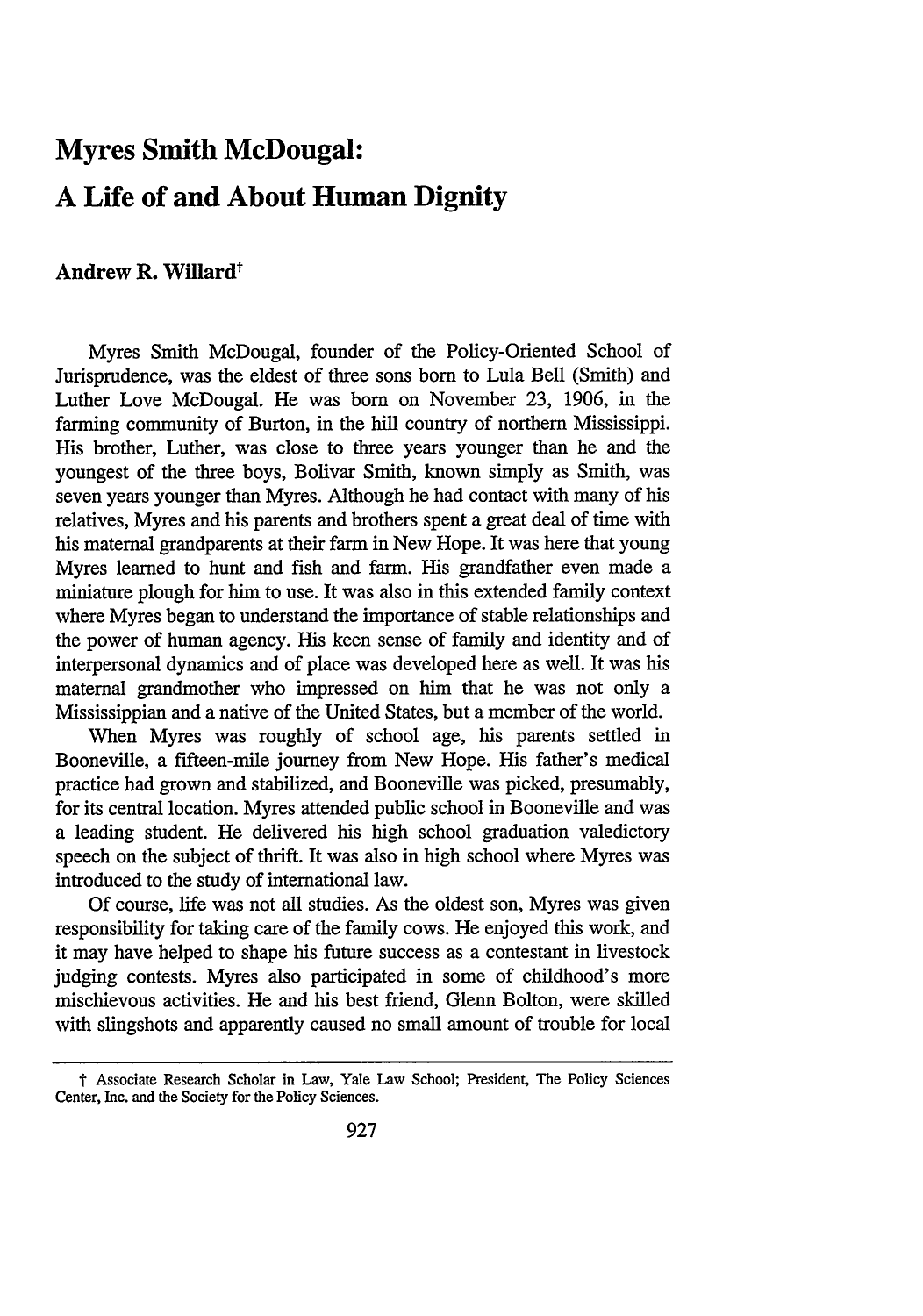bullies. Mac recalled once when the two of them held off the whole town from the barn overlooking the railroad.

A major event in Myres's life occurred when he was twelve. He came down with acute nephritis. His father gathered the best doctors in town around his bed and they agreed that there was nothing to be done. His father would not accept this, and Mac remembered his father saying, "This is not going to be." He took young Myres to Hot Springs, Arkansas and after three weeks of bathing in the hot springs, the illness subsided and the two of them returned to Booneville. Another constitutive event in Myres's early years took place when he was fifteen or so. He would spend much of each summer on his parents' and grandparents' farms, working on various activities. On this particular afternoon, the foreman of his parents' farm was teasing Myres, as was his style. However, for reasons that Mac could not recall, he decided that he had had enough and challenged the man. To everyone's surprise, Mac won the fight. On more than one occasion, Mac explained how important this event was in building his confidence and respect.

In 1922, Myres enrolled at the University of Mississippi in Oxford. He had an uncle living in Oxford, so he had visited many times before starting school. His years at Ole Miss were filled with hard work and play. I suspect that it was during his college years that he began to refer to himself as Mac. To his family and extended family, he was and always would be known as Myres. (Although Mac never knew why, he was named "Myres" for one of his father's favorite teachers in medical school in Louisville, Kentucky.)

In college, Mac excelled in classics, and by his senior year was teaching Latin and Greek. He also became the editor of the school newspaper, *The Mississippian.* The highlight of his tenure as editor was his defense of the University Chancellor's decision to permit the teaching of evolutionary theory. Mac wrote the article defending the Chancellor and distributed copies of it in Jackson, the state capitol. Later, the Chancellor would reciprocate by supporting Mac in his application for a Rhodes Scholarship. In 1927, at the age of twenty, Mac graduated from the University of Mississippi with a B.A. and an M.A. and later received his LL.B. He had won the Rhodes Scholarship and was on his way to England.

Mac spent three wonderful years at Oxford. He had a spacious and beautiful suite at St. John's College and the good fortune to have Sir William Holdsworth, the great legal historian, as his tutor. This was not the case at first. Apparently there was a new tutor in law at St. John's to whom Mac had been assigned. Mac was unimpressed with his knowledge of law and refused to see him. This caused a bit of a stir and Holdsworth intervened, offering to become Mac's tutor. Holdsworth was quite influential in teaching, mentoring, and, in some measure, serving as a father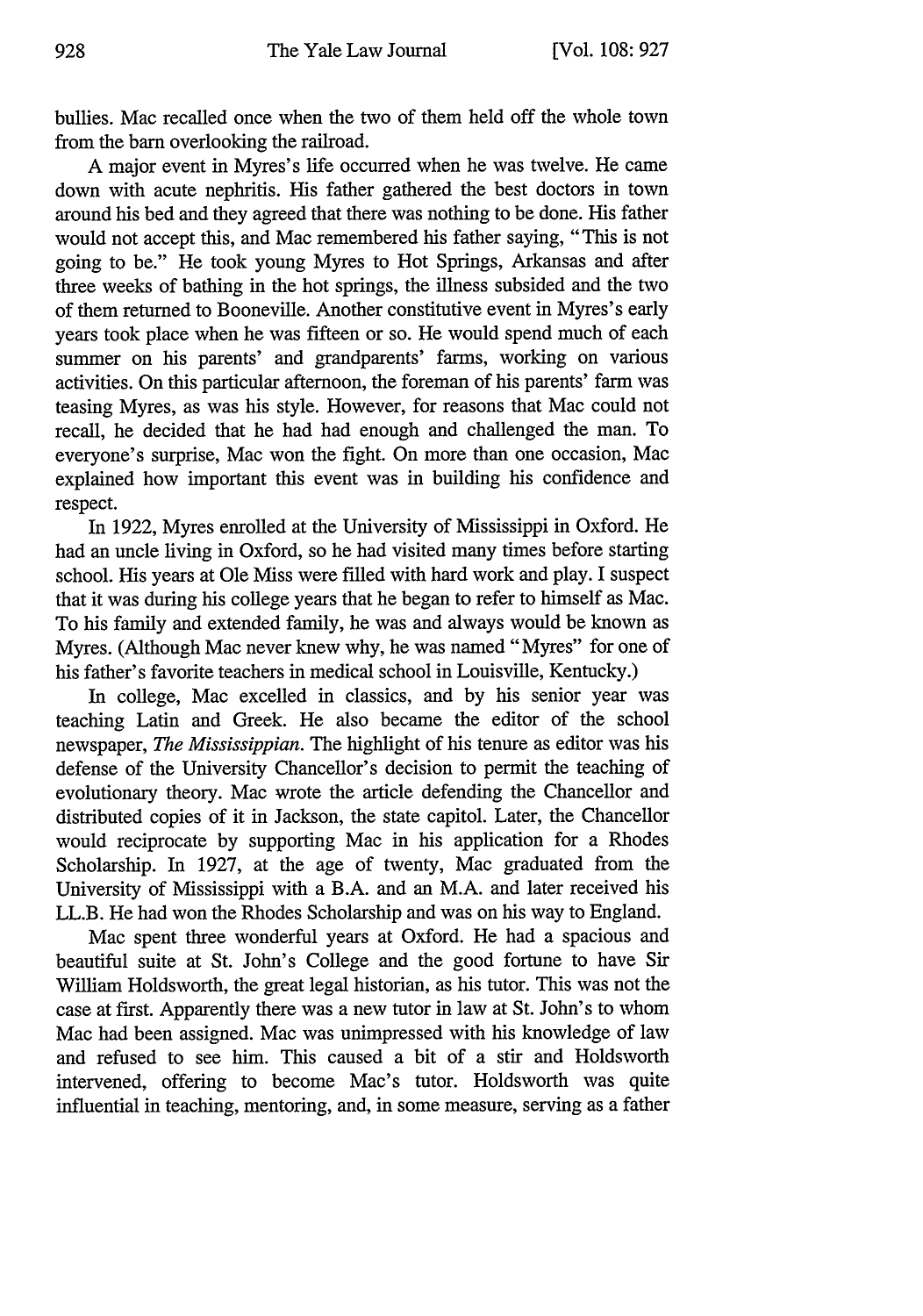figure to Mac. It was Holdsworth who supported Mac's desire to become a scholar and directed him to Yale.

Holdsworth was not the only important scholar and teacher in Mac's Oxford experience. Mac attended James L. Brierly's lectures on international law and took down in longhand the text to the original edition *of The Law of Nations.* Brierly, like Holdsworth, invited Mac to his home on a regular basis. This personal style suited Mac, and, as is well known, Mac developed and practiced such a style with generations of his own students. The culminating event in Mac's Oxford experience was his performance on his exams. He achieved "double firsts," rare even for an Englishman, let alone for an American. Of all of his life's achievements, this was the one that Mac was most proud of.

After receiving his B.A. and B.C.L., Mac returned to the United States. He entertained the idea of working at a New York law firm, and contacted four firms. He received four offers but decided instead to pursue his interest in legal scholarship at Yale. When Mac arrived in New Haven, it was a thriving northern industrial city. Elm trees grew everywhere and trolleys were available for long rides out to Spring Glen on Whitney Avenue or to Westville on Whalley Avenue. Riding stables were in East Rock Park. It was also the time of the Great Depression, and Mac remembered seeing men in suits trying to sell apples on York Street. At Yale, the new Sterling Law Building and the Payne Whitney Gymnasium would soon open.

The new approach to the study of law, known as American Legal Realism, was flowering at Yale when Mac arrived. At first, Mac was antagonistic toward this approach to law, for it challenged head-on the understanding of law he had cultivated in England. However, after about six months of fighting with Yale Law Professor Wesley Sturges, Mac finally woke up one day and admitted to himself, "the son of a bitch is right." In class that day, when Sturges called on him, Mac shocked him with his response. From that day on, Mac's sense of himself was that he was a committed member of the Realist school. When Mac graduated in 1931 with his J.S.D., Dean Charles Clark told him that he was going to "farm" him out to the University of Illinois Law School in Urbana. If, after a few years, Mac had proved that he was truly a Realist, Clark would invite him back to be on the Yale faculty.

It was during his year at Yale as a graduate student that Mac met his future wife, Frances Lee. She was a graduate student in economics at Yale, and the two of them met at a dance at the YMCA in New Haven. She was a member of the Lee family of Virginia, which put her in a special class for a southerner like Mac. They were married in Washington, D.C., on the twenty-seventh of December, 1933. They had one son, John Lee McDougal, who was born in 1940.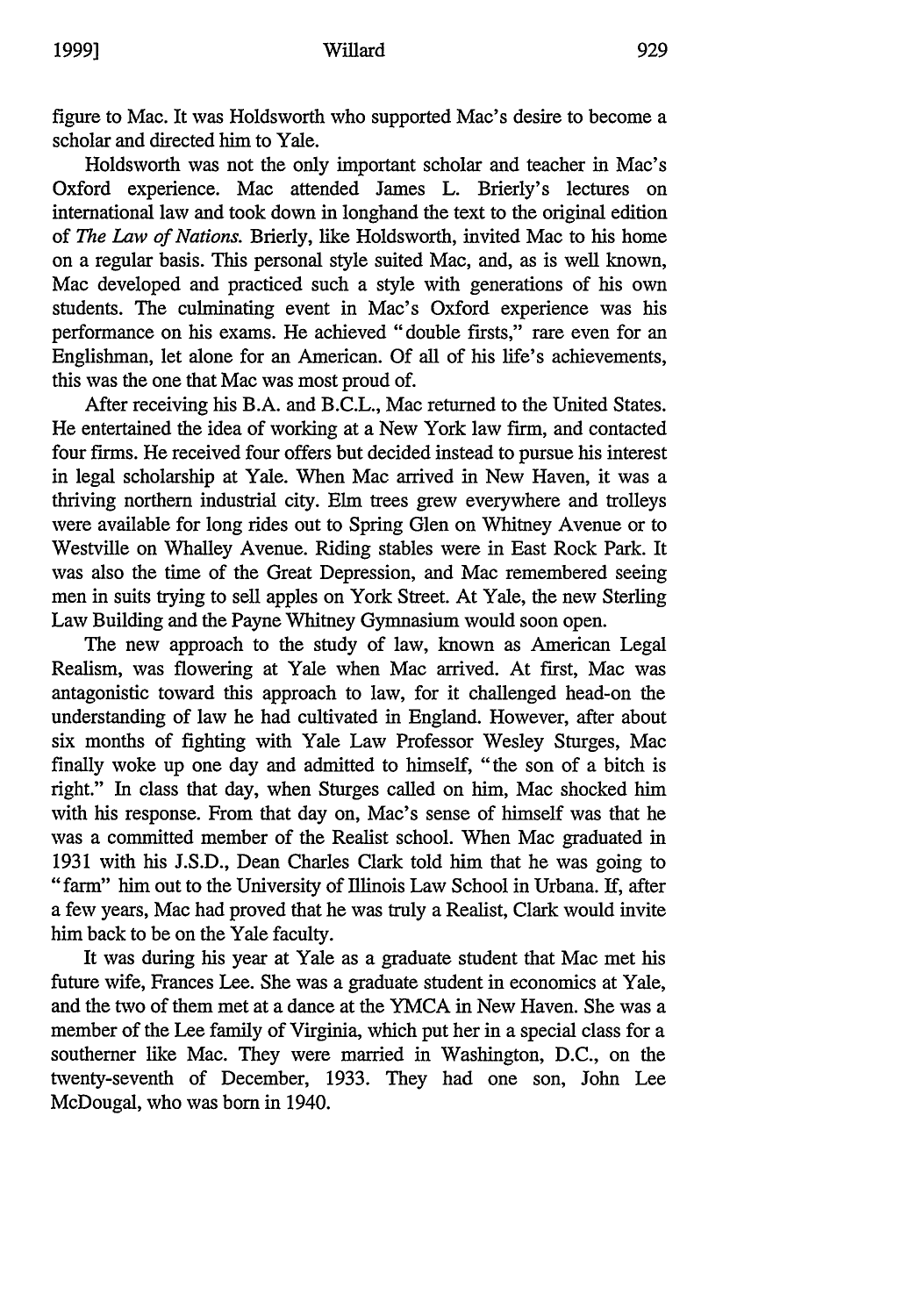Mac enjoyed Urbana, and when the invitation to return to Yale came from Dean Clark, he hesitated before accepting. He also had accepted a visiting post at the University of Chicago Law School, so he arranged to be in Chicago in 1935 even though his appointment at Yale began in 1934. It was during this brief stay in Chicago that Mac met Harold Lasswell. Mac had read in The *New York Times* a review of Lasswell's new book, *World Politics and Personal Insecurity.1* The reviewer had concluded that it was a great book and that there would be people who would understand it even if he did not. When Mac had finished teaching his course one morning after reading the review, he noticed that Lasswell's name was on the door opposite the room where he had just finished teaching. Since there were noises still coming from this room, Mac decided to slip in and listen. Lasswell was applying psychoanalytic techniques to the autobiography of H.G. Wells. At this time, Wells's autobiography was a Book of the Month Club selection and many people were reading it, including Mac. After listening to Lasswell, Mac felt that he could hear Wells tick. He never read another word of H.G. Wells after that morning. After the class, Mac introduced himself to Lasswell and thus began a lifelong friendship and collaboration that is unparalleled in the annals of higher education.

When Mac returned to Yale, he taught property law, though he also specialized in what were called credit transactions and debtors' estates. In the late 1930s, he was asked to teach a course on jurisprudence, and he used this opportunity to invite Lasswell, who was in New York, to teach the course with him. They called the course "Property in a Crisis Society," and over the years it was transformed into the familiar course on "Law, Science and Policy."

During World War II, Mac commuted between Washington and New Haven. He was Assistant General Counsel in the Lend-Lease Administration and General Counsel in the Office of Foreign Relief and Rehabilitation Operations. In both contexts, Mac learned how to operate effectively in a hierarchical organization. Although there was less time for scholarship, it was during the war that Mac wrote with Lasswell their bestknown article, *Legal Education and Public Policy: Professional Training in the Public Interest.2* The article, which was written in the Blackstone Hotel in Washington, was and still is a call to transform legal education so that all who practice law would be better equipped to carry out their tasks as servants and statesmen of the public interest.

**<sup>1.</sup>** HAROLD **D. LASSWELL,** WORLD POLITICS **AND PERSONAL INSECURITY** (1935), *reprinted with new introduction* **(1965).**

<sup>2.</sup> Harold **D.** Lasswell **&** Myres **S.** McDougal, *Legal Education and Public Policy: Professional Training in the Public Interest,* 52 YALE **L.J. 203** (1943), *most recently reprinted in* HAROLD **D. LASSWELL & MYRES S.** McDOUGAL, **JURISPRUDENCE FOR A FREE** SOCIETY: STUDIES IN LAW, **SCIENCE AND** POLICY **(1992).**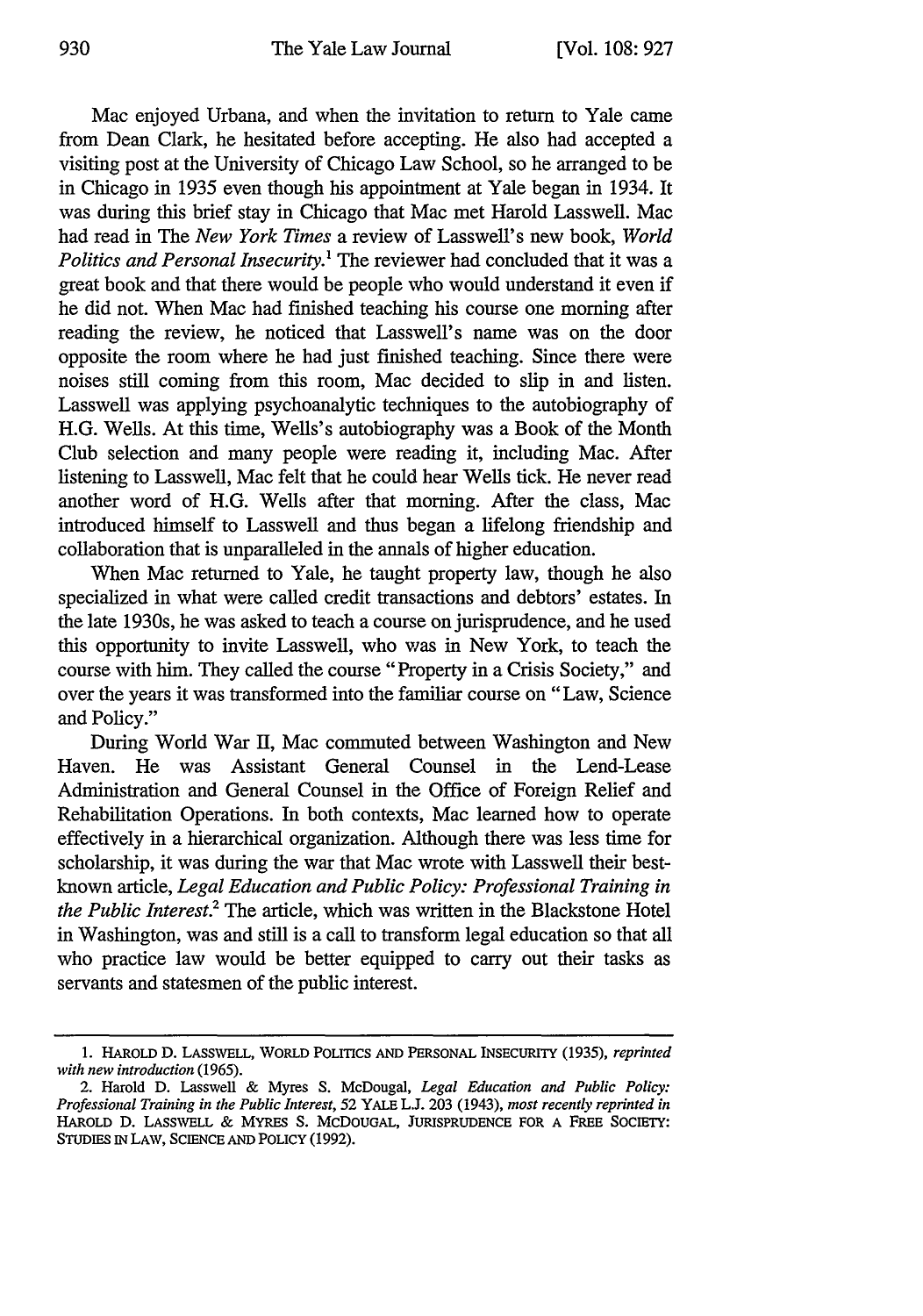## Willard

After the war, Lasswell joined Mac as a permanent member of the Yale Law School faculty and they began in earnest their project, which became an enterprise to transform legal education. One of the primary vehicles for carrying out this work was the graduate program at the Yale Law School. Mac ran this program for students from all over the world for twenty-five years. Like his teachers at Oxford, Mac always took an interest in his students' entire lives. He was interested in helping them to develop not only their intellectual capability but also their ability to achieve their goals in reference to any value, from power and wealth to affection and rectitude. This is not to say that Mac did not teach and promote his conception of law, which included the tasks that teachers, lawyers, and other decisionmakers must carry out in order to perform adequately the varied roles they play. Mac felt strongly that the intellectual procedures he recommended could be used individually for greater self-realization as well as collectively to further the cause of human dignity.

In addition to building and guiding the graduate program, Mac turned his attention back to international law after the close of World War II. There were many reasons for this change in his focus of attention. The experience of the war itself and of the newly perceived responsibility facing the United States were among the conditioning factors. Lasswell also encouraged him to turn in this direction. As a result, it was in the field of international law that Mac developed his general approach to law. To this day, many people do not realize that Mac's jurisprudence is a theory of and about all law in all contexts and is in no way limited to being only a jurisprudence for international law.

During the late 1940s and early 1950s, Mac and Lasswell developed and refined their teaching materials for the "Law, Science and Policy" seminar. They also began teaching a course called "The World Community and Law: A Contemporary International Law," which developed subsequently into "The Public Order of the World Community." Although Mac wrote and published a great deal in the ten years following his return to Yale, it wasn't until after his eye trouble began in 1955 that he embarked on the sustained and focused research and publication program for Which he became so well known. Detailed and comprehensive demonstrations of the jurisprudence he was developing were published in reference to the international law of war,<sup>3</sup> the international law of the sea,<sup>4</sup> the international

**<sup>3.</sup>** MYRES **S.** McDOUGAL & FLORENTiNO **P.** FELICIANO, **LAW AND MINIMUM** WORLD **PUBLIC** ORDER: THE **LEGAL** REGULATION OF **INTERNATIONAL COERCION (1961),** *reprinted with new introduction and new title as* MYRES **S. MCDOUGAL** & **FLORENTINO** P. FELICIANO, **THE** INTERNATIONAL **LAW** OF WAR: TRANSNATIONAL COERCION **AND** WORLD **PUBLIC** ORDER (1994). 4. MYREs S. MCDOUGAL & WILLIAM T. BURKE, **THE** PUBLIC ORDER OF THE OCEANS: **A**

CONTEMPORARY INTERNATIONAL **LAW** OF **THE SEA (1962),** *reprinted with new introduction* **(1987).**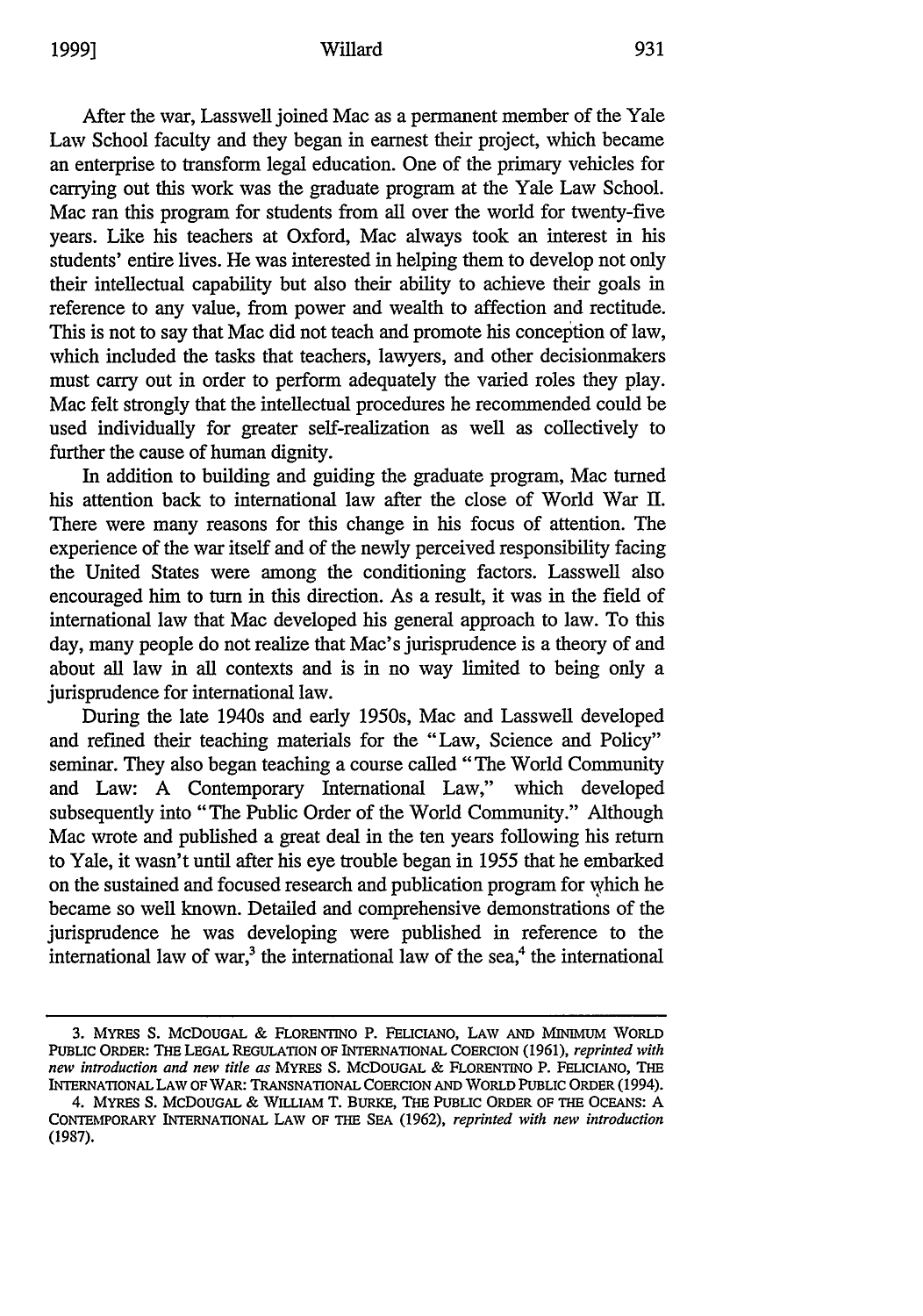law of outer space,<sup>5</sup> and the interpretation of international agreements.<sup>6</sup> Later, in 1980, his equally remarkable treatment of human rights was published.' In 1992, the jurisprudence that Mac and Lasswell created was published in a two-volume work entitled, *Jurisprudence for a Free Society: Studies in Law, Science and Policy.8*

Mac was not only a great scholar and teacher and friend. He was also active and effective in every organization in which he participated. These included professional associations and various forms of government service. He served as president of both the American Society of International Law and the Association of American Law Schools and was Chairman of the Board of the Policy Sciences Center. He was also a member of the *Institut de Droit International* and, as with his participation elsewhere, he was a stimulating presence in this specialized institution. Mac enjoyed controversy, and, regardless of venue, he would tackle every challenge with gusto. But his enthusiasm never undermined the quality of his work, which was characterized by its thoroughness, insight, and precision.

But the essential core of Mac's magnetism, what made him so special, was ultimately his character. He was at once a classic and brilliant scholar and a southern farm boy, and apt, sometimes hilarious sayings peppered his teaching and conversation. He was a big, handsome man, with a wonderfully infectious laugh, who was generous, warm, open, honest, and loyal. Perhaps it was Mac's utter authenticity that was so distinctive. He embraced "his People" - and this was a vast legion from all walks of lifeand was loved in return. Quite simply, Mac put into daily practice his teaching of *and* about human dignity. He will be missed more than he ever could have imagined.

 $* * *$ 

A good biography is no different than a good natural history. The author should be able to identify and track trends in the formation of the subject's character. Moreover, the factors that shaped or conditioned the trends need to be revealed and their interrelationships specified and understood. Hopefully, this very brief sketch provides a rough contour of

<sup>5.</sup> MYRES **S. McDOuGAL ET AL., LAW AND PUBLIC** ORDER **IN SPACE** (1963).

**<sup>6.</sup>** MYREs S. **McDOUGAL ET** AL., **THE** INTERPRETATION OF AGREEMENTS **AND** WORLD PUBLIC ORDER: PRINCIPLES OF **CONTENT AND** PROCEDURE (1967), *reprinted with new introduction and new title as* MYRES S. **MCDOUGAL ET AL.,** THE INTERPRETATION OF INTERNATIONAL **AGREEMENTS AND** WORLD PUBLIC ORDER: PRINCIPLES OF CONTENT **AND** PROCEDURE (1994).

**<sup>7.</sup>** MYREs S. MCDOUGAL **ET AL.,** HUMAN RIGHTS **AND** WORLD PUBLIC ORDER: **THE BASIC** POLICIES OF **AN** INTERNATIONAL **LAW** OF **HUMAN** DIGNITY (1980).

**<sup>8.</sup>** HAROLD D. LASSvELL & MYRES S. McDOUGAL, 1 & 2 **JURISPRUDENCE** FOR **A** FREE SOCIETY: STUDIES IN LAW, **SCIENCE AND** POLICY **(1992).**